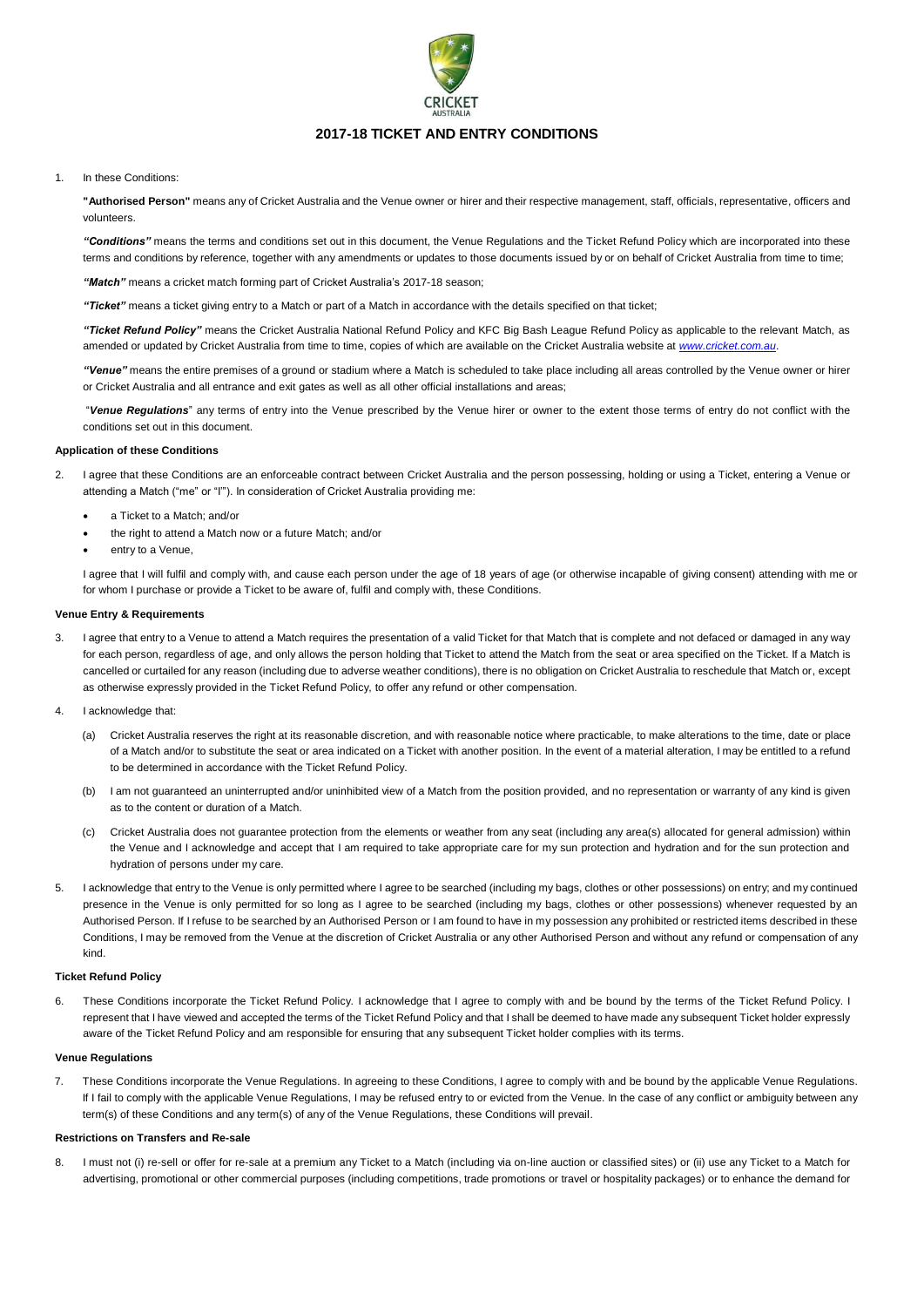other goods or services, in each case without the prior written consent of Cricket Australia or (iii) re-sell any Ticket to a Match to any person who will, or is likely to, re-sell any Ticket at a premium (including via on-line auction or classified sites) or use any Ticket to a Match for advertising, promotional or other commercial purposes (including competitions, trade promotions or travel or hospitality packages) or to enhance the demand for other goods or services, in each case without the prior written consent of Cricket Australia. I am deemed to have made each subsequent Ticket holder expressly aware of the whole of these conditions and I am responsible for ensuring that any subsequent Ticket holder complies fully with these conditions. **SCALPING WARNING**: where a Ticket is offered for sale, sold, transferred, used or disposed of in breach of these Conditions or the terms of the Ticket (and any other Ticket for any Match at any Venue that was purchased by the person who has breached this condition), all the affected Tickets will be cancelled by Cricket Australia without notice and any Ticket holder seeking to use the Ticket may be refused admission to, or evicted from the Venue, by any Authorised Person without refund or compensation of any kind; and the person who has breached this condition must deliver up any and all Tickets in that person's possession at the request of an Authorised Person. In addition, the resale of Tickets in certain circumstances is governed by Ticket sales legislation and may attract criminal penalties.

### **Prohibited and Restricted Behaviour and Items**

- 9. I acknowledge that I may not bring into or possess in the Venue:
	- (a) any article that is, or an Authorised Person considers or identifies as being, offensive, dangerous, hazardous and/or illegal or that may be used or that may be expected to be used as a weapon or a missile or that may compromise or otherwise interfere with the enjoyment, comfort or safety of (or pose a hazard to) any person or security at the Venue;
	- (b) alcohol, glass, cans, firearms, weapons, fireworks, animals (other than guide dogs);
	- (c) stadium horn (including without limitation, a vuvuzela or caxirola), loud hailer or similar device;
	- (d) any camera tripods, monopods, lenses with a total focal strength of greater than 200mm or commercial digital video equipment;
	- (e) any mobile phones or smart phones (including iPhones, Androids, etc.) or photographic, video or sound recording equipment (including lenses and digital video equipment) for any purpose other than private, non-commercial and non-promotional purposes.
- 10. I must not enter the playing field at the Venue at any time without prior written consent from Cricket Australia and if I enter the playing field without such consent I acknowledge that I will be prosecuted.
- 11. I acknowledge that a person who is considered by an Authorised Person to be affected by the consumption of alcohol or drugs in any way may, in any Authorised Person's sole discretion, be refused entry to, or evicted from, the Venue. If I am refused admission to, or evicted from, the Venue by any Authorised Person because I am considered to be affected by the consumption of alcohol or drugs in any way, I will not be entitled to any refund or compensation of any kind.
- 12. I must comply with the law. I must not conduct myself in a way that results in Cricket Australia or any Authorised Person breaching the law. I will at all times comply with all instructions from any Authorised Person and all police officers and security officers. If I fail to comply with any instructions from an Authorised Person, police officer or security officer, I may be refused admission to, or be evicted from the Venue, by any Authorised Person, police officer or security officer without refund or compensation of any kind. I acknowledge that the failure to comply with an instruction may breach legislation and I may be subject to criminal penalties.
- 13. I must not hold myself out or otherwise promote myself or any good or service as being associated with Cricket Australia without prior written consent from Cricket Australia.
- 14. I will not (i) wear or otherwise display commercial, political, religious or offensive signage or logos, or (ii) engage in ambush marketing, or (iii) sell or distribute any goods or services or any other matter or thing, or (iv) collect money or orders from other person at the Venue for goods or services, or (v) distribute political, religious, advertising or promotional material, in each case without the prior written consent of Cricket Australia. I acknowledge that the failure to comply with this condition may breach legislation and may attract criminal penalties.
- 15. I will not engage in any conduct (whether through the use of language, gestures or otherwise) which is likely to offend, insult, humiliate, intimidate, threaten, disparage or vilify any other person (including any player, match official, other official or other patron) on the basis of their gender, race, religion, culture, colour, sexual orientation, descent or national or ethnic origin. If I fail to comply with this condition, I may be refused admission to, or evicted from, the Venue by any Authorised Person without refund or compensation of any kind; and I must deliver up any and all Tickets that I have in my possession at the request of an Authorised Person. In addition, I acknowledge that the failure to comply with this condition may result in the imposition of other sanctions (such as being banned from the Venue in the future) and possible further action including criminal prosecution.
- 16. I must not to do any of the following in or around the Venue:
	- (a) post, stick or place or attempt to post, stick or place any poster, placard, bill, banner, print, paper or any advertising material on any building structure, fence, tree or cordon without the prior written consent of Cricket Australia;
	- (b) misuse, deface, damage, remove from the Venue or tamper with or attempt to misuse, deface, damage, remove from the Venue or tamper with any building, seat, chair, toilet, sink, table structure, vehicle, craft, truck, pipe, tap, tap fitting, conduit, electrical equipment, wiring or sign or excavate or cause to be excavated any part of the area used for any of the Matches or other activities at the Venue;
	- (c) deposit litter, except in a receptacle provided for that purpose;
	- (d) throw or attempt to throw any stone, bottle, projectile or other object;
	- (e) disrupt, interrupt or behave in any manner that may disrupt or interrupt any of the Matches or other activities at the Venue, distract, hinder or interfere with a player, interfere with the comfort of other patrons on their enjoyment of any of the Matches or other activities at the Venue, including by the way of participation, in any manner, in a 'Mexican wave';
	- (f) disrupt, interrupt or behave in any manner that may disrupt or interrupt any accredited camera operator or other accredited broadcast personnel, accredited commentator or accredited media (including photographers on or off the field) or any other accredited official at the Venue;
	- (g) use indecent or obscene language or threatening or insulting words, or otherwise behave in a threatening, abusive, riotous, indecent or insulting manner;
	- (h) interfere with, obstruct or hinder Cricket Australia or its employees, agents or contractors in the exercise of their powers, functions or duties;
	- (i) conduct public surveys or opinion polls, solicit money, donations or subscriptions from members of the public, without the written consent of Cricket Australia;
	- (j) smoke in areas within the Venue nominated as non-smoking; and/or

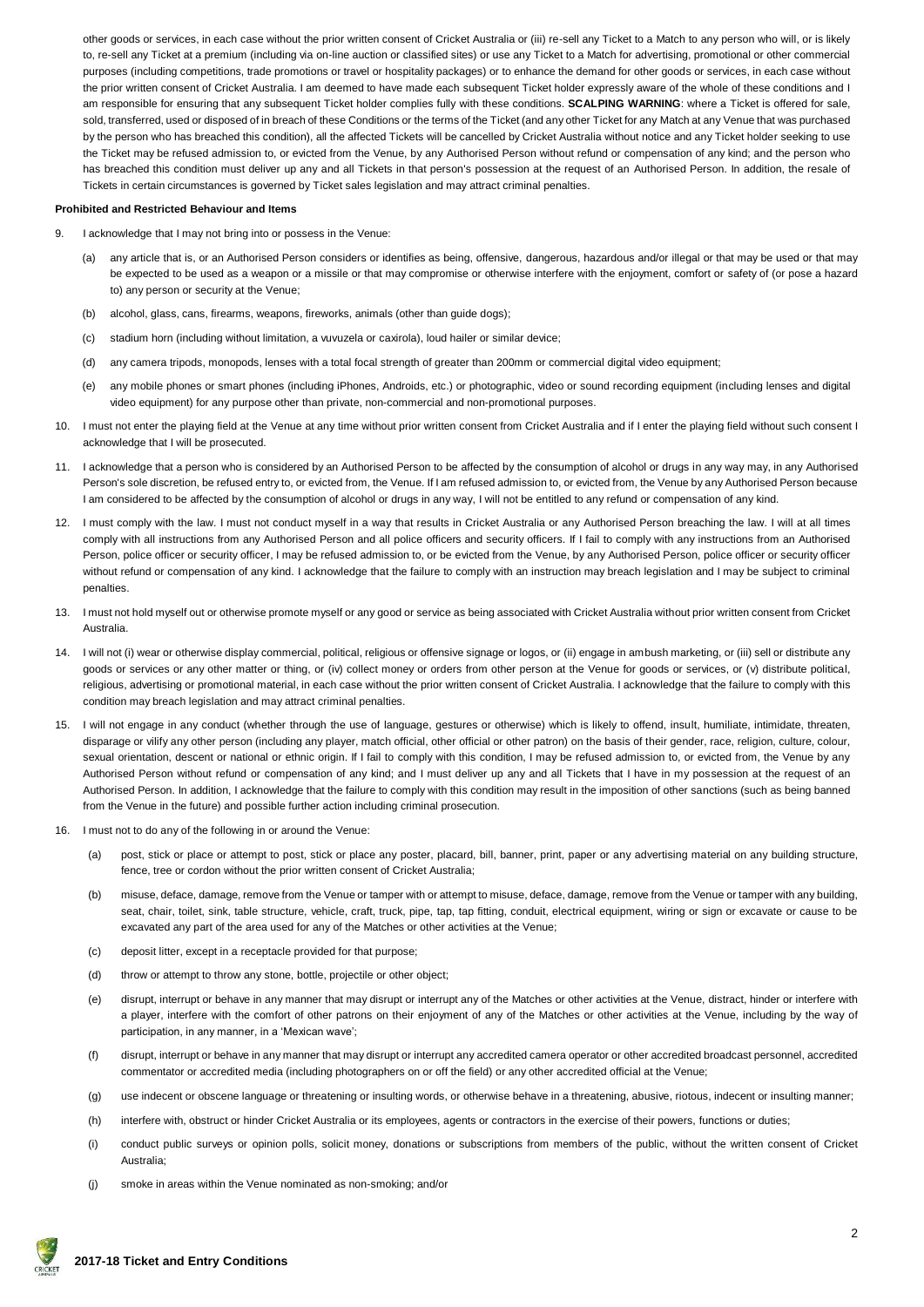17. I must not (i) use any electronic device (including any smart phone, mobile phone, tablet, laptop computer or other kind of communication device) to engage in any online betting activities in relation to the result, progress, conduct or any other aspect of a Match taking place at the Venue, including but not limited to ballby-ball spread betting and/or the use of betting exchanges; or (ii) use any electronic device (including any smart phone, mobile phone, tablet, laptop computer or other kind of communication device) to communicate or transmit any form of commentary, data or other material in relation to a Match taking place at the Venue for any commercial purposes (including sports betting or gambling); or (iii) in any way, or seek to in any way, improperly influence by any means whatsoever the result, progress, conduct or any other aspect of any Match taking place at the Venue or offer to any third party any bribe or other reward to engage in such activities. If I am suspected by an Authorised Person of acting or assisting someone acting in breach of this condition I am deemed to have unconditionally accepted and agreed that I will fully cooperate with any enquiries made by Cricket Australia, the International Cricket Council, official cricket authorities and any relevant police and crime prevention authorities (including by providing my name and address, an explanation for my suspicious conduct, and being photographed and/or filmed by an Authorised Person), for the purposes of any criminal investigations or other legal proceedings and/or in connection with any investigation into a potential breach of this condition or domestic or international cricket anti-corruption rules.

#### **Media and Recordings**

- 18. I must not for anything other than private, non-commercial and non-promotional purposes: (i) make any video or sound recording or take any photograph; or (ii) sell, license or otherwise publish, disseminate or reproduce (or permit such), whether in whole or in part, any recordings taken or made inside the Venue (including, without limitation, photographs, video recordings, data recordings or sound recordings) without the prior written consent of Cricket Australia. If I make any video or sound recording, or take any photograph at or in relation to a Match (**Recording**), I agree that I: (a) assign all copyright and all other intellectual property in any such Recording to Cricket Australia; and (b) consent to use by Cricket Australia of the Recording for any purpose in any media worldwide. Recordings must not be obscene, abusive, defamatory, offensive or threatening (as determined by Cricket Australia in its discretion).
- 19. I must not broadcast or narrowcast by any means whatsoever (including, without limitation, by way of mobile phone or smart phone, modem or other wireless device) any images, sounds, data, results or commentary of, or concerning, any part of a Match or other activities at the Venue without the prior written consent of Cricket Australia.
- 20. I acknowledge that Cricket Australia is the sole owner of the copyright and any other intellectual property rights of any nature whatsoever in and to any recordings of sound made or images taken within a Venue, including future rights to such recordings or to any works derived from such recordings that is not a video or sound recording or photograph taken for only private, non-commercial and non-promotional purposes. I unconditionally and irrevocably assign to Cricket Australia all rights, including copyright and other intellectual property rights, in any recordings of sound made or images taken by me within a Venue that is not a video or sound recording or photograph taken for only private, non-commercial and non-promotional purposes.
- 21. I consent to (i) the recording of my image, likeness and/or voice by any means (including but not limited to video, audio and visual recordings by television cameras and photographers) (together "Images") and (ii) the use of the Images at the Venue, including display on vision screens throughout the Match and (iii) the commercial exploitation, throughout the world and on a perpetual basis, of the Images by any means by Cricket Australia and its commercial partners (including without limitation the International Cricket Council and any official sponsor, official supplier, broadcaster or licensee), all without compensation of any kind.

#### **Risks, Waiver & Indemnity**

22. I have read and understood each of the Risks of Attendance described below. I also understand that attending the Venue and a Match has inherent and obvious risks in addition to those described in the Risk of Attendance. I accept all of the Risks of Attendance and all inherent and obvious risks from attending the Venue and a Match. I voluntarily assume all of the risks involved in attending the Venue and a Match, whether or not described in these Conditions.

### **The risks of attendance at a Match or Venue include (but are not limited to):**

- Collision with a cricket ball, person or other fixed or moving objects;
- Falling on the stairs, escalators, chairs or floors of the Venue because they are wet or damaged or have rubbish lying on them;
- The failure or unsuitability of facilities at the Venue (including grand-stands, fences and guard rails);
- Being exposed to the sun, rain, wind or storm without any protection from the elements;
- Acts of violence and other harmful acts (whether intentional or inadvertent) committed by persons attending the Venue or a Match; and
- Being exposed to bright and flashing lights, fireworks and loud noises.

#### **By attending at a Match or Venue you are at risk of suffering (among other things):**

- Broken bones or joint or limb injury;
- Blackout or fainting;
- Burns, sunburns, cuts and abrasions; and
- Damage to your clothes and personal equipment.
- 23. I acknowledge that attending the Venue and a Match may cause me personal injury, death or property damage as a result of which I may suffer loss of income (salary, wages, etc), financial loss or other forms of economic loss. I agree that I am solely responsible for any of these losses without being able to make or seek any recovery from Cricket Australia or any other Authorised Person. I release and indemnify Cricket Australia and the other Authorised Persons for any loss of income (salary, wages, etc), financial loss or other forms of economic loss that I may suffer or incur.
- 24. I am responsible for any damage I cause to anybody else, and any damage I cause to my property or to someone else's property. I indemnify Cricket Australia and the other Authorised Persons in respect of any liability or claim made against Cricket Australia or the other Authorised Persons as a consequence of, in relation to, or in any way arising out of my conduct or attendance at the Venue or the Match.
- 25. Cricket Australia and the other Authorised Persons acknowledge that each indemnity and exclusion of liability in this document is subject to any law which forbids that indemnity or exclusion of liability including the Australian Consumer Law (which is part of the Competition and Consumer Act 2010 (Commonwealth)) and the Fair Trading Act (or similar legislation) of each State or Territory of Australia. Cricket Australia and the other Authorised Persons acknowledge that each